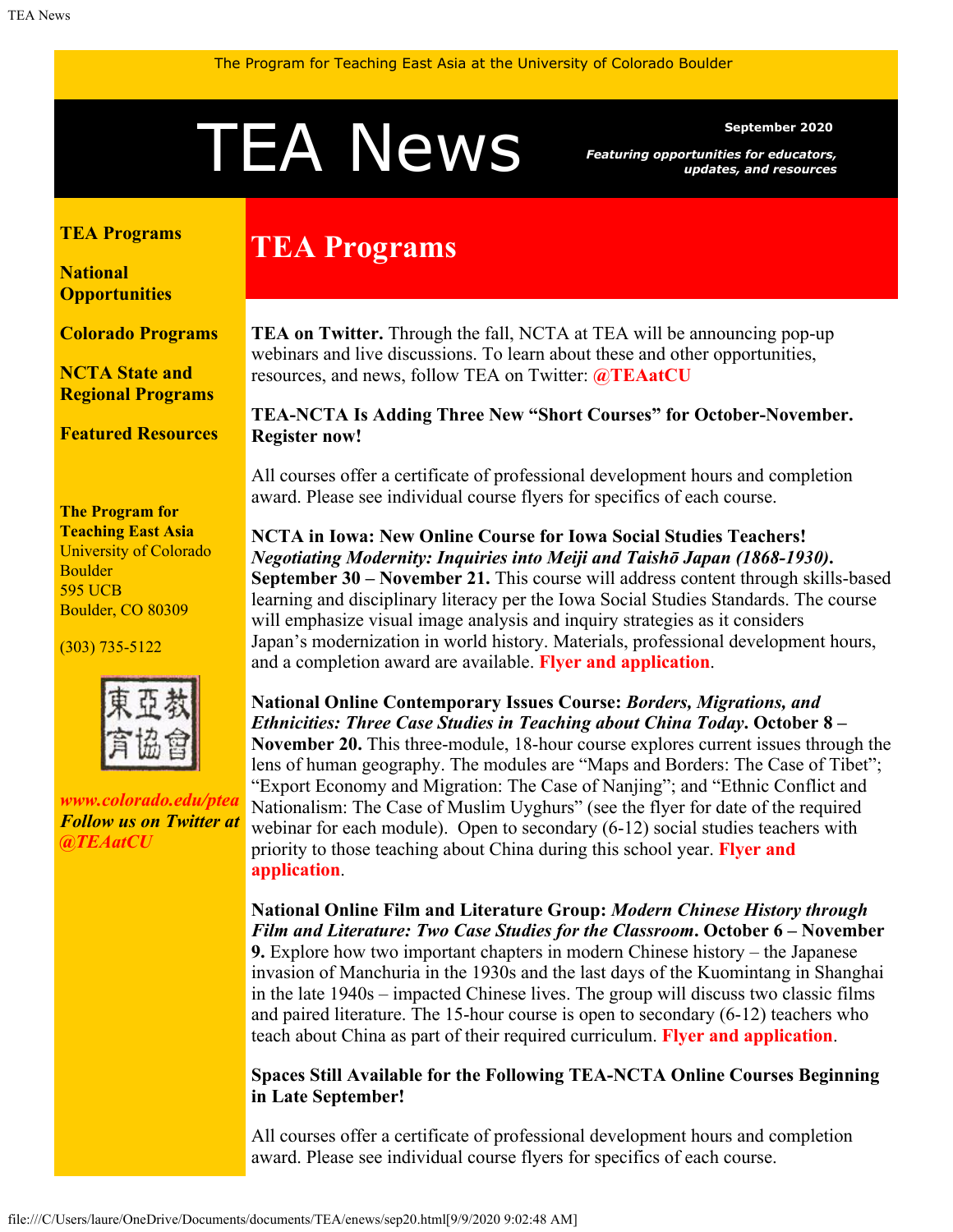**Online Seminar:** *Chinese Literature through History, Part I: Yuan, Ming, Qing Dynasties.* **September 23 – November 10.** This three-module seminar examines literary writings from China's Yuan, Ming, and Qing dynasties (171-1912 CE). Participating teachers will explore important, classroom-applicable pieces of literature that offer windows into Chinese history, society, and culture. Open to secondary teachers who teach about China as part of their required curriculum. **[Flyer](https://www.colorado.edu/ptea/sites/default/files/attached-files/lithistcourseflyerfall2020.pdf) [and application](https://www.colorado.edu/ptea/sites/default/files/attached-files/lithistcourseflyerfall2020.pdf)**.

**Book Group:** *Japan through Children's Literature: World War II Picture-book Biographies***. September 25 – November 30.** In this book group, K-8 teachers discuss the integration of biographies in social studies and literacy curricula about wartime Japan and human rights. The course considers three picture-book biographies that depict a Japanese diplomat, an atomic-bomb survivor, and a staff person in the Occupation General Headquarters. Includes an author webinar. **[Flyer](https://www.colorado.edu/ptea/sites/default/files/attached-files/fall2020jpkidlitbgflyer.pdf) [and application](https://www.colorado.edu/ptea/sites/default/files/attached-files/fall2020jpkidlitbgflyer.pdf)**.

**Online Reading/Discussion Group:** *Hong Kong on the Brink***, September 28 – November 21 (with a break for election week).** The situation in Hong Kong changes by the day and impacts the world. This three-module, 18-hour NCTA course explores the evolution and current events related to the Hong Kong democracy movement, from the origins of the 2014 Umbrella movement to today. With China scholar Jeffrey Wasserstrom's February 2020 book *Vigil: Hong Kong on the Brink* as a foundation, the class will also consider essays by China specialists, investigative news reports, and podcasts. The course includes a live discussion with the author. **[Flyer and application](https://www.colorado.edu/ptea/sites/default/files/attached-files/vigilhkfall2020flyer.pdf)**.

**Online Seminar:** *Korea in the Ancient and Early Medieval World (1st c. BCE – 1170 CE).* **October 1 – December 20.** Secondary teachers consider how the Korean peninsula developed into a distinct state and contributed to the greater East Asian region. This study across four periods of Korean history will focus on historiography and examination of archaeological, artistic, and written primary sources for classroom application. **[Flyer and application](https://www.colorado.edu/ptea/sites/default/files/attached-files/2020aemkoreacourseflyer.pdf)**.

## **TEA K-8 Online Workshop Opportunity**

*Teaching Korea through Children's Literature***. September 15 – October 6.** Explore exemplary children's literature about Korea and consider cross-curricular teaching activities for integrating Korea into your K-8 literacy and social studies curricula. Teachers will participate in two synchronous live webinars and one twoweek asynchronous online learning module with specialists in Korean children's literature. **[Flyer and application](https://www.colorado.edu/ptea/sites/default/files/attached-files/koreakidlit2020flyer.pdf)**.

# **National Opportunities**

## **NCTA Webinars from the Five College Center for East Asian Studies (FCCEAS).** FCCEAS is offering a slate of six webinars this fall, all taking place from 7-8 pm ET. More information and registration links **[here](https://www.fivecolleges.edu/fcceas/webinar)**.

*Afro-Asian Ties: Sino-Black Relations*, October 8, with professor Keisha Brown.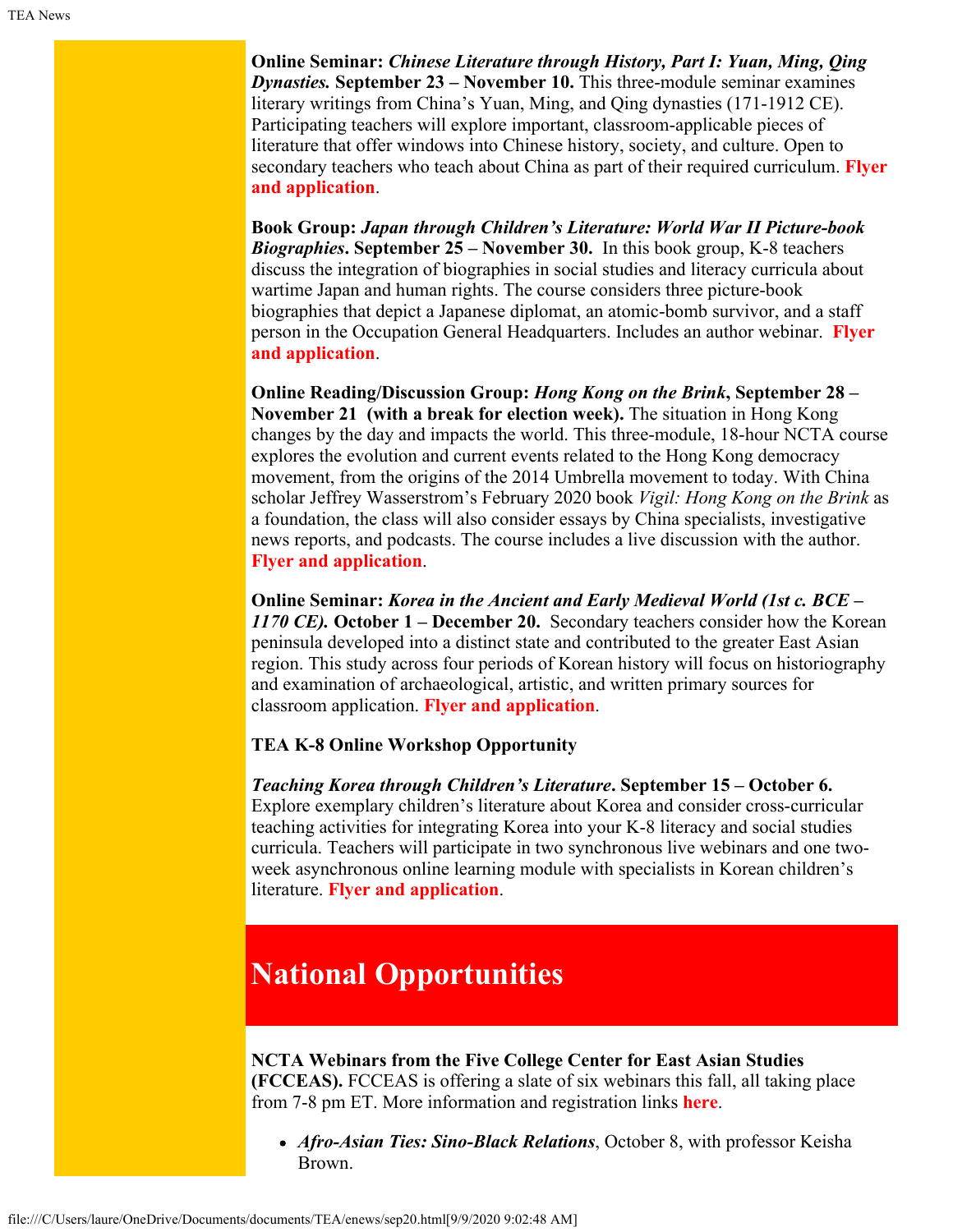- *Nagasaki: Life after Nuclear War*, October 14, with author Susan Southard.
- *Implementing Peace*, November 4, with teacher Sarah Campbell.
- *Indigo Girl*, November 12, with author Suzanne Kamata.
- *No Steps Behind*, November 17, with author Jeff Gottesfeld. Cosponsored by NCTA at the Program for Teaching East Asia.
- *Imperial Beijing: The Design and Construction of the Northern Capital*, November 18, with professor Aurelia Campbell.

**NCTA Book Groups from Asia for Educators at Columbia University.** Asia for Educators is offering six book groups starting at different times during the fall and winter. Information about the book groups, which focus on graphic histories, is available **[here.](http://afe.easia.columbia.edu/announcements/2020/BookGroupsFall20.html)**

## <span id="page-2-0"></span>**Colorado Programs**

**TEA Receives CU Outreach Grant.** With a mini-grant from CU's Office of Outreach and Engagement, TEA will develop and offer an interactive project to promote classroom discussion of COVID impact and COVID-related racial bias. *Understanding the Impact of COVID in China and the U.S. through Literature and Writing* will work with a group of ten Colorado secondary teachers to introduce their students to the book *Wuhan Diaries: Dispatches from a Quarantined City*, by the Chinese author Fang Fang. The program will build on and expand the impact of an online course that TEA will offer inservice teachers in winter 2021 through its National Consortium for Teaching about Asia funding.

## <span id="page-2-1"></span>**NCTA State and Regional Programs**

See NCTA in Iowa in the **[TEA Programs](#page-0-0)** section.

**Online NCTA Seminar:** *Connecting Students to East Asia with Images, Maps, and Texts.* **October 8 – December 17 (orientation September 17). Registration deadline: September 16.** Offered by NCTA, University of Pittsburgh. Open to teachers in Alabama, Delaware, Kentucky, Illinois, Louisiana, Minnesota, and southern West Virginia. This 30-hour seminar will examine primary sources to expand understanding of histories and cultures in East Asia. **[Registration](https://www.ucis.pitt.edu/ncta/seminar-site-states/alabama)**.

## <span id="page-2-2"></span>**Featured Resources**

Asia for Educators at Columbia University has redesigned their *East Asia in Geographic Perspective* materials to optimize them for use on tablets. They have also updated and redesigned their *East Asia Elementary-Level Resources*. For more information, visit the AFE **[website](http://afe.easia.columbia.edu/)**.